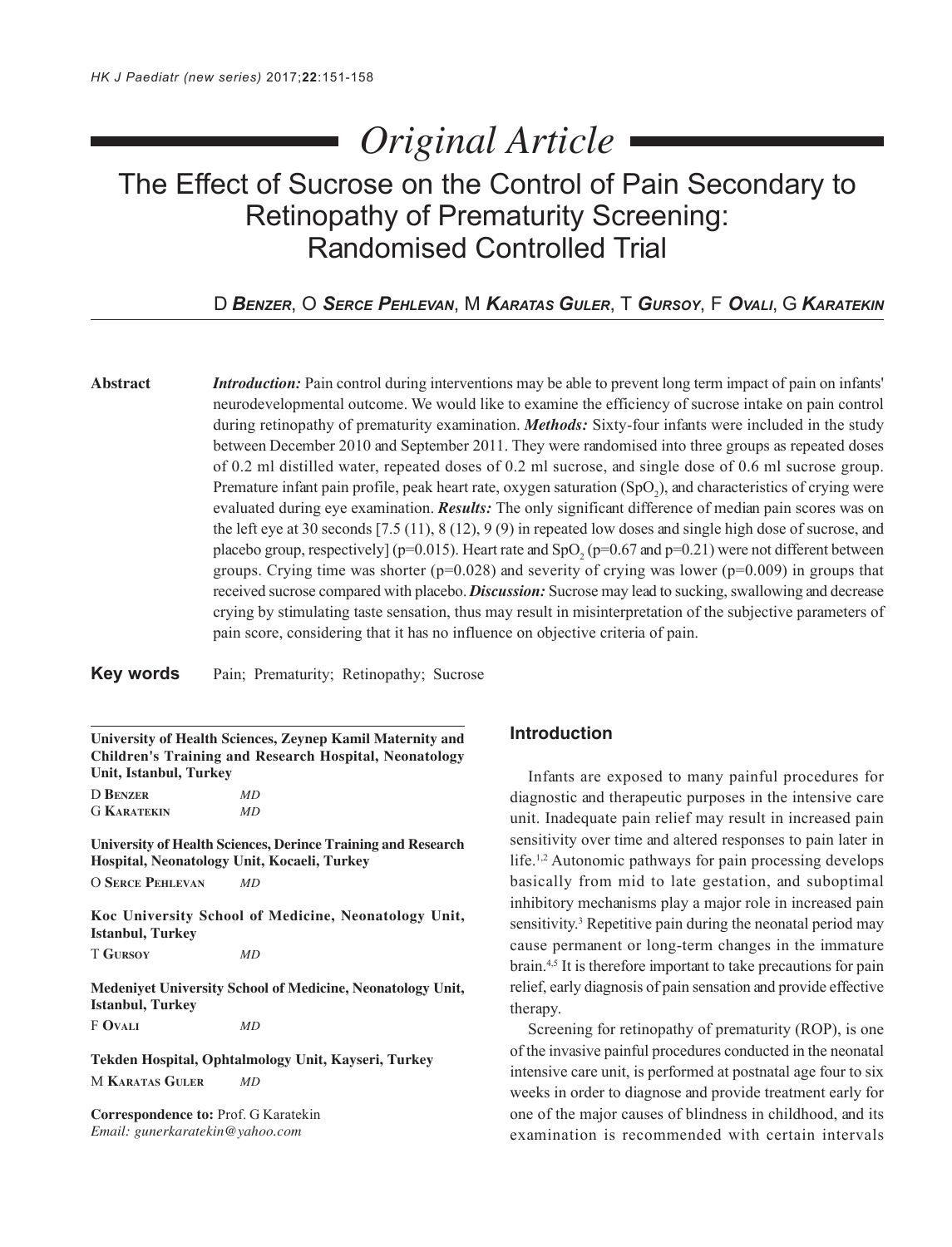depending on the stage of the ROP.<sup>6</sup> Recent studies have shown transient changes in blood pressure, heart rate, respiratory rate, and oxygen saturation during highly painful ROP screening.<sup>3,7-10</sup> There is a need for reducing pain secondary to ROP examination in a safe and effective way in premature infants. Recent studies on various minor and major interventional procedures have focused on reliable and easy-to-perform non-pharmacological methods in providing pain relief; however, there are limited studies on the efficiency of these methods in the ROP examination. In addition, these limited studies are highly heterogeneous due to different study designs.<sup>11-16</sup> Therefore, the present study evaluated the effect and side effect profile of repeated low doses or relatively high single dose of sucrose which is one of those non-pharmacological agents that acts by activating lingual sweet taste receptors and releasing endogenous opioids in providing pain relief during ROP screening in premature babies.<sup>3</sup>

#### **Methods**

This study was designed as a prospective, randomised, double-blinded, placebo-controlled study, and conducted between December 1, 2010 and August 31, 2011 after obtaining approval from the ethics committee at Zeynep Kamil Maternity and Children's Training and Research Hospital, Neonatology Unit, Turkey. Being a tertiary center in its region, the patient population of our hospital consists of high-risk and complicated neonates and mothers who require multidisciplinary care, and our patients often include the neonates of mothers with inadequate antenatal care. The Neonatology Unit is a 60 bed unit accepting only inborn infants with approximately 1500 annual admissions. Twentyfive percent of admissions were very low birth neonates. The premature infants, who underwent first ROP examination and who met the criteria as outlined by the American Academy of Pediatrics, were enrolled in the study after parental informed consent was obtained.<sup>6</sup> The infants that received invasive or noninvasive mechanical ventilator support during first ROP screening, and systemic analgesics or sedative agents during the procedure, infants with intracranial haemorrhage and those having asphyxia, infants that underwent cardiopulmonary resuscitation and those with congenital anomaly were excluded from the study. The infants were divided into three groups; 0.2 ml distilled water (placebo) given by mouth using a syringe two minutes before, during, and after the procedure with two minute intervals (n=21) (Group 1); 0.2 ml sucrose 24% given by

mouth using a syringe two minutes before, during, and after the procedure with two minute intervals  $(n=22)$  (Group 2); infants that received 0.6 ml sucrose 24% given by mouth using a syringe two minutes before the procedure, and applied empty syringe during, and after the procedure with two minute intervals (n=21) (Group 3). Both of the solutions were colorless. The interventions were drawn into syringes which were covered by identical label to prevent inspection of the contents of the syringe and keep the study as doubleblinded. Empty syringe was applied after the single dose of sucrose as placebo instead of distilled water to prevent the impulses for sense receptors in group 3. The infants were randomly assigned to one of the three groups using a computer generated randomisation program. A nurse who administered the interventions provided by the pharmacy opened sealed envelopes with instructions on infant group assignment. The babies were fasted for two hours before and after ROP examination considering the side effects of analgesics and mydriatics. The ophthalmologic examination was performed by a single ophthalmologist (MKG). Mydriasis was produced by administering tropicamide (0.5%) and phenylephrine HCl (2.5%) drops twice 60 minutes before ROP examination with 10-minute intervals. Topical local anesthetic drops (Proparacaine; Alcaine® drops 0.5%) were applied in all infants 30 seconds before ROP examination. Each infant was equipped with an oxisensor connected to a Nelcor pulse oximeter (Ovidien RMS). All the infants were video-recorded during ROP screening. Video recordings and pulse oximeter recordings were displayed on a single screen. Left eye was examined firstly followed by the right eye. Detecting the presence and severity of pain accurately constitutes a challenge in infants, who are unable to express pain sensation. The premature infant pain profile (PIPP) score which was one of these scoring systems for overcoming this problem was set as the primary outcome measure. PIPP scoring system consists of three behavioural indicators (brow bulge, eye squeeze, and nasolabial furrow), two physiological indicators (heart rate, oxygen saturation), and two contextual variables (gestational age and behavioural state) that are used to assess pain.<sup>17</sup> Scores can range from one to twenty-one. PIPP scores under seven indicate no pain, scores between seven and 12 are indeterminate, and scores above 12 indicate significant pain.<sup>17</sup> The frequency of tachycardia (>180 bpm), bradycardia (<100 bpm), desaturations (<85% for 10 seconds), crying time (minute), and the degree of cry (1 to 5 points) were set as the secondary outcome measures. The primary and secondary outcome parameters at baseline before examination, immediately after administration of local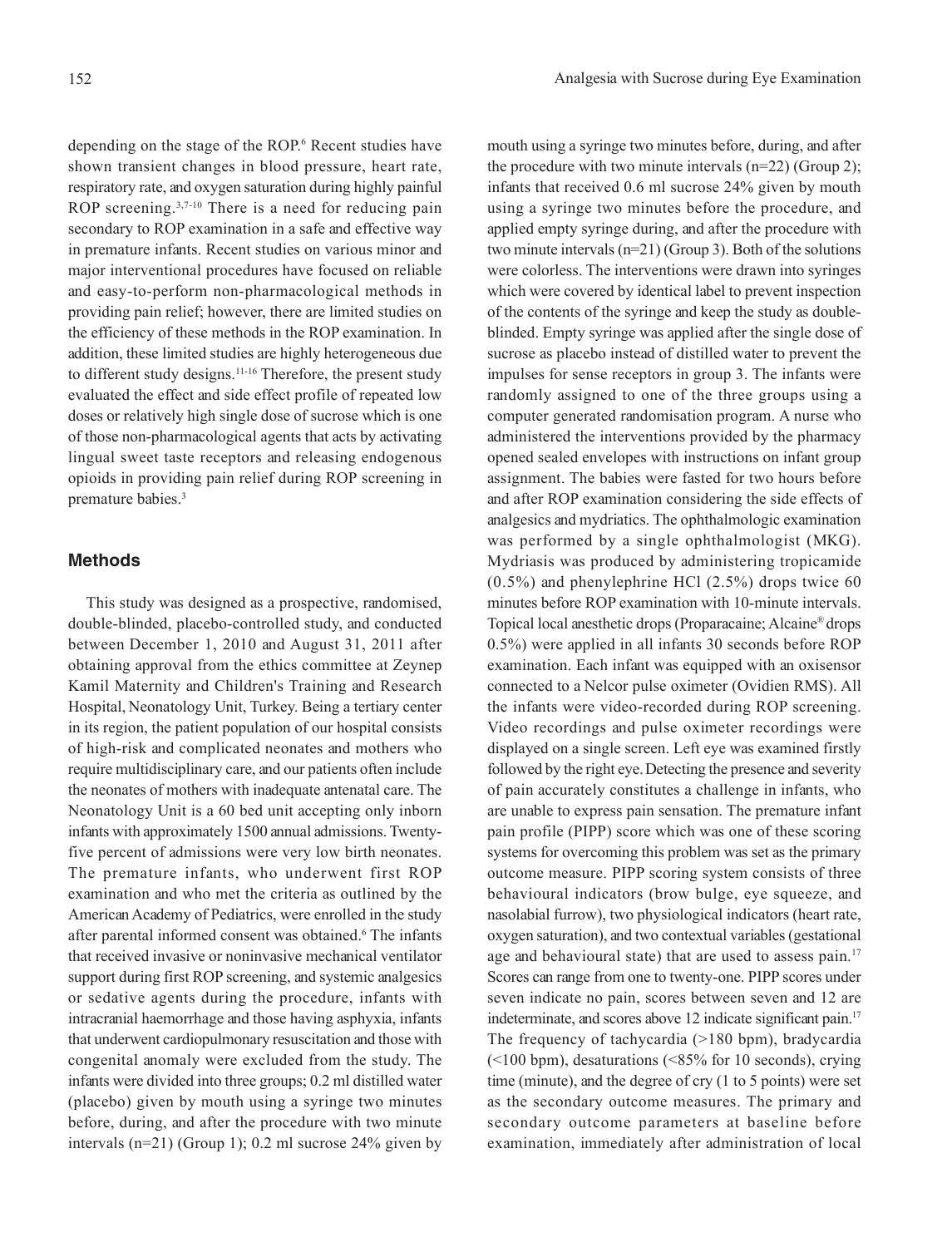anesthetic drops, at 30 seconds, 60 seconds, and two minutes after placement of the speculum for both eyes, and at four minutes for right eye by watching video records were evaluated by the same investigator (OSP) who was blinded to the subject assignment. The possible side effects of sucrose like gastrointestinal intolerance (increased gastric residuals, abdominal distention), apnoea, or requirement of mechanical ventilation were monitored within 12 hours after ROP examination. The effects of different doses of sucrose in providing pain relief during ROP screening, the association of the possible effect with the dose and administration frequency and duration of the effect, and side effects of sucrose were evaluated. Furthermore, it was also investigated if PIPP score that contain subjective behavioural parameters in the evaluation of pain was correlated to more objective parameters such as heart rate and oxygen saturation  $(SpO<sub>2</sub>)$ .

#### **Statistical Methods**

NCSS (Number Cruncher Statistical System, Utah, USA) 2007 Statistical Software was used in the statistical analysis. The variables were expressed as mean, standard deviation, median, ranges, and the categorical variables were expressed as frequency and percentage. The assumption of normality for continuous variables was checked using the Shapiro-Wilks test. Oneway Anova test was used to compare normally distributed variables, and Turkey HDS test was used in post hoc analysis of them. In addition, Kruskal Wallis test was used to compare the variables between groups which were not distributed normally, and Mann Whitney U test was used in post hoc analysis of these variables. Pearson Chi Square test was used in comparing qualitative data.

G\*Power (v3.1.7) statistical program was used in power analysis. A pilot study which composed of fifteen infants per group with similar findings was conducted prior to the main study. The power of the study was expressed as 1-β (β=Type II error). Means and standard deviations of the results were referenced. While assuming a three-point difference in PIPP scores between two groups was clinically significant, the effect size (d) was calculated as 0.937 for achieving 80% power for  $\alpha$ =0.05. As a result, minimum number of infants was determined as 20 per group.

#### **Results**

Seventy-six neonates were assessed for eligibility. The neonates that received invasive or noninvasive mechanical ventilator support during the first ROP screening (n=2), and systemic analgesics or sedative agents (n=1) during the procedure, and those having asphyxia (n=2), neonates with congenital anomaly (n=2), and neonates for which their parents did not provide informed consent (n=3) were excluded from the study. Sixty-six neonates were randomised. Neonates with intracranial haemorrhage (n=1) in group 1, and those that underwent cardiopulmonary resuscitation (n=1) in group 3 were excluded after randomisation. A total of 64 patients were included in the study.

Time of the eye examination between group 1 and group 2 was the only significant difference in demographic features of the groups (Table 1).

The PIPP score of the left eye at 30 seconds was significantly lower in the 0.6 ml single dose of sucrose group (group 3, n=21) and repeated dose of 0.2 ml sucrose group (group 2,  $n=22$ ) compared to placebo group (group 1,  $n=21$ ) (p=0.015) (Table 2) (Figure 1). The PIPP scores were not statistically different between low and relatively high dose sucrose groups. There was no significant difference between the groups in terms of the PIPP scores of the right eye (Table 2). There was also no significant difference between the three groups in terms of peak heart rate and  $SpO<sub>2</sub>$  (p>0.05) (Table 2).

During the examination, oxygen demand increased in four patients in the placebo and 0.6 ml single dose sucrose groups and three patients in the 0.2 ml repeated dose sucrose group.

The crying behaviour of the infants during ROP screening was summarising in Table 3. Crying duration was shorter  $(p=0.028)$  and severity of crying was lower  $(p=0.009)$  in groups receiving sucrose compared with placebo. Also, crying behaviour difference between low and high dose sucrose, was not statistically significant  $(p>0.05)$ .

After the examination, none of the patients had possible side effects of sucrose monitored within 12 hours.

#### **Discussion**

Repetitive painful stimuli increase pain sensitivity by affecting pain threshold.18 Therefore; we included only the infants who would undergo ROP screening for the first time in order to standardise pain sensitivity in this study. Finally, low or relatively high dose sucrose administration reduced PIPP scores, and crying behaviour at 30 seconds of ROP examination; however, no effect was observed on the peak heart rate and SpO<sub>2</sub> that are more objective criteria for pain perception, and the observed effect was not sustained with the administration of repeated low doses of sucrose during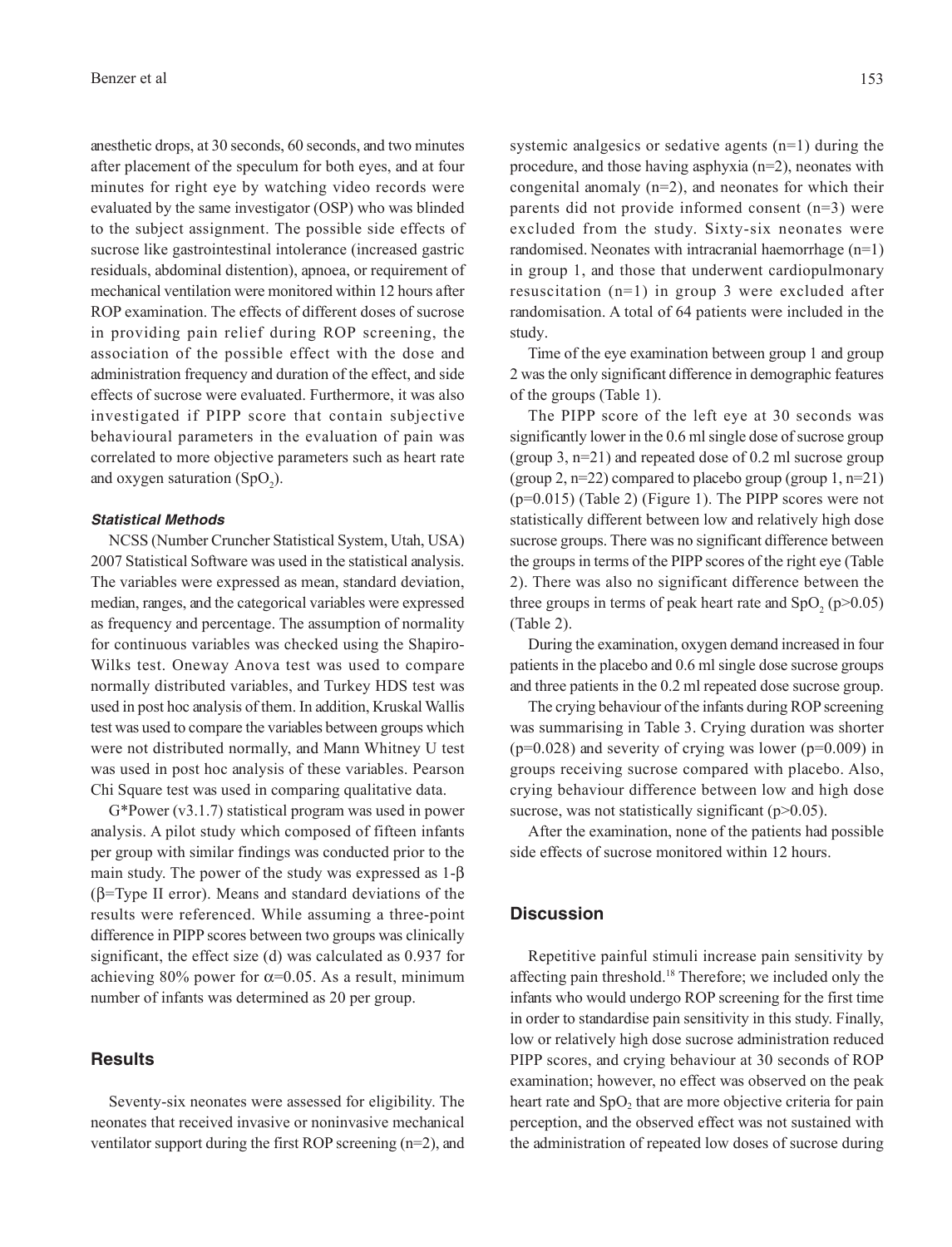examination. Sucrose concentration, doses, administration time, and frequency vary between the studies (Table 4). In a consensus statement for the prevention and management of pain in the newborn, using pacifier with 0.1-0.4 ml 12%- 24% sucrose for preterm infants is recommended as a pain relief measure.19 In Cochrane review, even small doses of sucrose as 0.05 ml was effective in pain control during heel lance or venipuncture.<sup>20</sup> Also, there were studies that determined lower PIPP scores in the sucrose group with a dose application of 0.1 or 0.2 ml 24% than control group during ROP screening.13,16 ROP examination is more painful than venipuncture or heel stick, and caution should be taken when comparing studies undertaken on procedures involving different areas of the body which may have different pain sensitivity.<sup>16</sup> Furthermore, the long term adverse effect of sucrose intervention is not clear, yet. So, we aimed to find optimal minimum dose for pain control during ROP screening, and preferred to study the efficacy of the repeated 0.2 ml or single 0.6 ml 24% sucrose doses. As a result, although both low and relatively high dose administration of sucrose decreased PIPP score at 30 seconds of the examination, there was no significant difference in the efficacy of sucrose on PIPP scores between low and relatively high dose sucrose group. It was observed that of all studies, those where the sucrose and placebo groups were

combined with other non-pharmacological methods reported the potent effects of sucrose to decrease PIPP score, 3,12,13,16 except the one by Rush et al (Table 4).<sup>15</sup> However, in the latter study sucrose has been administered 15 minutes before the examination. Whereas sucrose should be administered approximately two minutes before the procedure, in order to maximise its analgesic effects. Parallel to the results of all these studies, the sucrose and the placebo isolated or combination to nipple, four groups were compared by Boyle et al and the sucrose alone found to be ineffective in reducing PIPP score while it is effective when combined with the nipple.14 In our study, in order to demonstrate the independent effect of sucrose we wanted to use sucrose alone. Similarly, Grabska et al, did not combined the sucrose with other methods and reported that the sucrose was ineffective to reduce the PIPP score.<sup>11</sup> The dosage of sucrose in our study was low compared to Grabska et al's, but our sample size was larger.

The hypothesis that repeated lower doses may be more effective than single dose is another part that requires consensus. Johnstone et al did not recommend the use of multiple repeated doses of sucrose for preterm neonates less than 32 weeks of age.<sup>21</sup> On the other hand, a Cochrane review reported a study that determined low and repeated doses of sucrose increased analgesia in minor interventions, and this

|  | Table 1 Demographic features of the groups that underwent first retinopathy of prematurity screening |  |  |  |  |  |
|--|------------------------------------------------------------------------------------------------------|--|--|--|--|--|
|--|------------------------------------------------------------------------------------------------------|--|--|--|--|--|

|                                                                            | Group 1        | Group 2        | Group 3        | $\mathbf{P}$             |
|----------------------------------------------------------------------------|----------------|----------------|----------------|--------------------------|
|                                                                            | $(n=21)$       | $(n=22)$       | $(n=21)$       |                          |
| Male, $n$ $\left(\frac{9}{6}\right)$                                       | 10(47.6)       | 7(31.8)        | 12(57.1)       | $0.241$ <sup>a</sup>     |
| Birth weight (grams), mean±SD                                              | 1215±376       | 1242±337       | 1194±319       | 0.106 <sup>b</sup>       |
| Gestational age (weeks), mean±SD                                           | $29.8 \pm 3.1$ | $29.5 \pm 2.5$ | $30.3 \pm 2.2$ | 0.598 <sup>b</sup>       |
| Postconceptional age (weeks), mean $\pm SD$                                | $34.2 \pm 2.9$ | $33.4 \pm 1.8$ | $34.5 \pm 1.9$ | $0.262^b$                |
| APGAR score (1st minute), median (range)                                   | 7(6)           | 6(5)           | 5(7)           | 0.240 <sup>c</sup>       |
| APGAR score (5th minute), median (range)                                   | 9(4)           | 8(4)           | 8(4)           | $0.481$ <sup>c</sup>     |
| Antenatal steroid users, $n$ (%)                                           | 10(47.6)       | 16(72.7)       | 14(66.7)       | $0.210^{a}$              |
| Time of eye examination (days), mean±SD                                    | $28.8 \pm 4.6$ | $24.2 \pm 6.2$ | $25.7\pm 6.0$  | $0.034c*$                |
|                                                                            |                |                |                | $(G 1-2)^{c}$ ;<br>0.029 |
| Invasive mechanical ventilation, $n$ (%)                                   | 14(66.7)       | 15(68.2)       | 14(66.7)       | $0.993$ <sup>a</sup>     |
| Duration of mechanical ventilation (days), median (range)                  | 8.5(40)        | 5.0(13)        | 4.5(27)        | 0.256 <sup>c</sup>       |
| Noninvasive ventilation, $n$ $\left(\frac{\%}{\%}\right)$                  | 6(28.5)        | 7(31.8)        | 7(33.3)        | $0.943^{\rm a}$          |
| Duration of supplemental oxygen by incubator or hood (days), mean $\pm SD$ | $13 \pm 12.8$  | $10.8 + 9.5$   | $9.2 \pm 8.4$  | 0.481c                   |

Group 1, Sterile water; Group 2, Repeated doses of 0.2 ml sucrose; Group 3, Single dose of 0.6 ml sucrose

G1-2, Group 1 vs Group 2

<sup>a</sup>Pearson Chi Square test; <sup>b</sup>Oneway ANOVA test; 'Kruskal Wallis test (post hoc Mann Whitney U test); \*p<0.05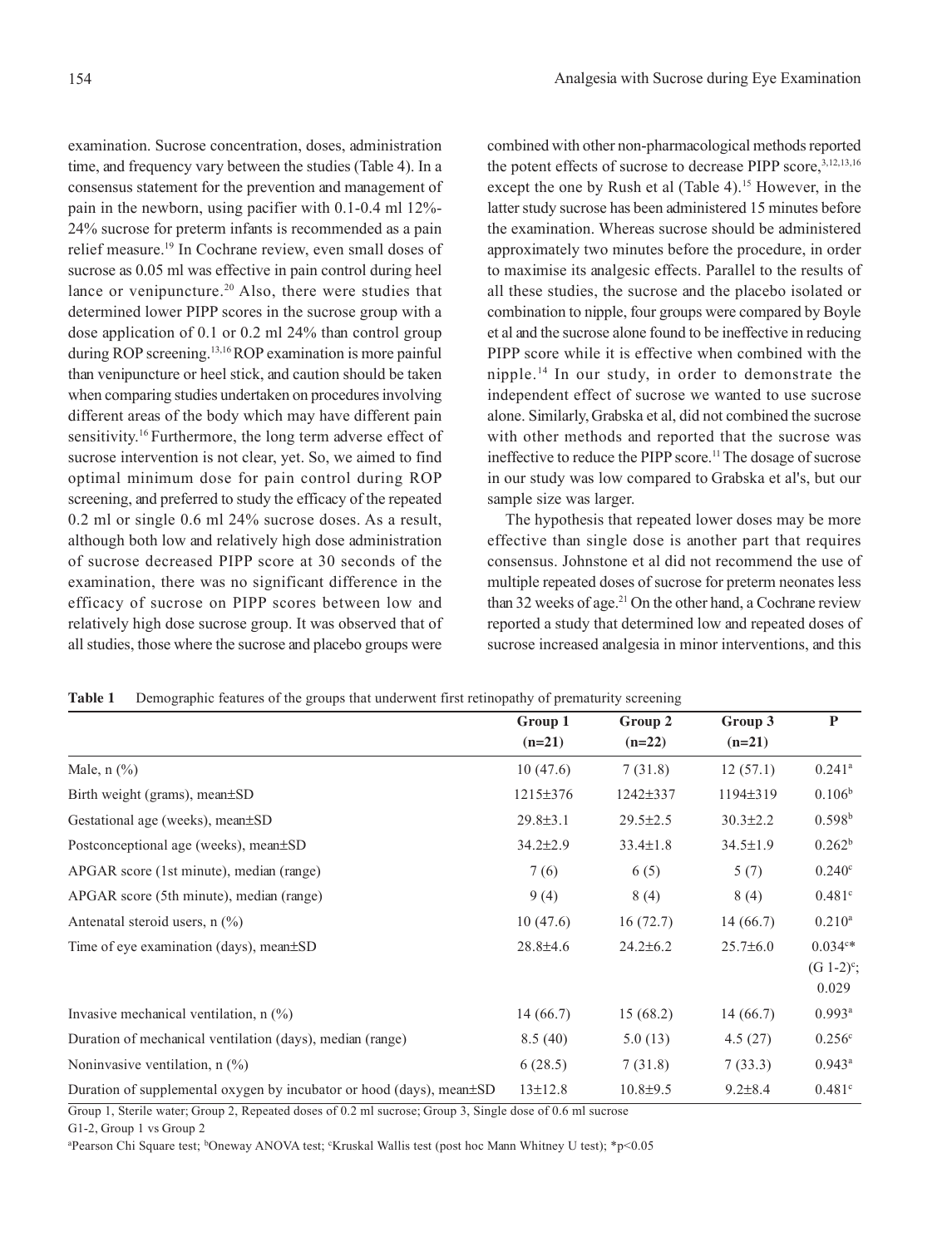| <b>Parameter</b>  | Group          | <b>Baseline</b> | After         | Left eye        | Left eve     | Left eye        | <b>Right</b> eye | <b>Right</b> eye | <b>Right</b> eye | <b>Right</b> eye |
|-------------------|----------------|-----------------|---------------|-----------------|--------------|-----------------|------------------|------------------|------------------|------------------|
|                   |                |                 | Alcaine®      | 30 sec          | 60 sec       | $2 \text{ min}$ | 30 sec           | 60 sec           | $2 \text{ min}$  | 4 min            |
| Heart rate (bpm), |                | $145 \pm 16$    | $136. \pm 19$ | $145 \pm 23$    | $141\pm23$   | $143 \pm 20$    | $143 \pm 25$     | $141 \pm 20$     | 137±20           | $139 \pm 21$     |
| $mean \pm SD$     | $\overline{2}$ | 135±22          | $137 \pm 18$  | 139±22          | $135 \pm 30$ | $143 \pm 19$    | 144±22           | $140 + 25$       | 140±22           | $142 + 21$       |
|                   | 3              | 147±18          | 150±16        | 148±20          | 140±23       | $152 \pm 19$    | $141 \pm 26$     | $146 \pm 25$     | 135±27           | 139±21           |
| P <sup>a</sup>    |                | 0.130           | 0.056         | 0.386           | 0.755        | 0.225           | 0.918            | 0.674            | 0.803            | 0.925            |
| $SpO2(\%)$ ,      |                | $96+4$          | 95±4          | 93±5            | 95±3         | 96±3            | $94\pm4$         | 95±5             | $96 + 4$         | 97±3             |
| $mean \pm SD$     | 2              | 97±3            | $95\pm6$      | $94+7$          | $94\pm7$     | $94+7$          | $94\pm6$         | $92 \pm 8$       | 96±5             | 96±5             |
|                   | 3              | $96+4$          | 97±4          | 94±5            | $92 \pm 12$  | $94 \pm 8$      | $92\pm9$         | $94+7$           | 96±5             | 97±3             |
| P <sup>a</sup>    |                | 0.790           | 0.466         | 0.645           | 0.463        | 0.526           | 0.648            | 0.473            | 0.932            | 0.901            |
| PIPP.             |                | 3.0(5)          | 3.0(6)        | 9.0(9)          | 7.0(10)      | 4.5(11)         | 7.0(12)          | 5.0(12)          | 3.0(11)          | 3.0(9)           |
| median (range)    | 2              | 3.0(5)          | 3.5(9)        | 7.5(11)         | 6.0(13)      | 5.0(11)         | 7,0(12)          | 5.5(10)          | 4.0(8)           | 4.0(8)           |
|                   | 3              | 3.0(5)          | 3.0(11)       | 8.0(12)         | 6.0(10)      | 6.0(10)         | 6,0(10)          | 5.0(13)          | 3.0(7)           | 2.0(4)           |
| P <sup>b</sup>    |                | 0.204           | 0.782         | $0.015*$        | 0.712        | 0.647           | 0.707            | 0.630            | 0.812            | 0.270            |
|                   |                |                 |               | $(G1-2; 0.007)$ |              |                 |                  |                  |                  |                  |
|                   |                |                 |               | $(G1-3; 0.021)$ |              |                 |                  |                  |                  |                  |

**Table 2** Peak heart rate, oxygen saturation, and pain scores of the infants during first retinopathy of prematurity screening

Group 1, Sterile water; Group 2, Repeated doses of 0.2 ml sucrose; Group 3, Single dose of 0.6 ml sucrose.

G1-2,Group 1 vs Group 2; G1-3, Group 1 vs Group 3.

PIPP, premature infant pain profile; <sup>a</sup>Oneway ANOVA test (post hoc Turkey HSD test); <sup>b</sup>Kruskal Wallis test (post hoc Mann Whitney U test); \*p<0.05

| Table 3 | Crying behaviour of the infants during first retinopathy of prematurity screening |  |  |  |  |  |
|---------|-----------------------------------------------------------------------------------|--|--|--|--|--|
|         |                                                                                   |  |  |  |  |  |

|                                           | Group 1  | Group 2  | Group 3  | P        | Post Hoc       |
|-------------------------------------------|----------|----------|----------|----------|----------------|
|                                           | $(n=21)$ | $(n=22)$ | $(n=21)$ |          |                |
| Left eve                                  |          |          |          |          |                |
| Degree of cry, median (range)             | 4.0(4)   | 2.0(5)   | 3.0(4)   | $0.009*$ | $G1-2$ ; 0.002 |
|                                           |          |          |          |          | $G1-3: 0.018$  |
| Duration of cry (minutes), median (range) | 4.0(4)   | 2.0(5)   | 3.0(4)   | $0.028*$ | $G1-2$ ; 0.003 |
|                                           |          |          |          |          | $G1-3$ ; 0.046 |
| Right eye                                 |          |          |          |          |                |
| Degree of cry, median (range)             | 4.0(4)   | 3.0(5)   | 3.0(5)   | 0.286    | <b>NS</b>      |
| Duration of cry (minutes), median (range) | 4.0(4)   | 2.0(5)   | 3.0(5)   | 0.183    | <b>NS</b>      |

Group 1, Sterile water; Group 2, Repeated doses of 0.2 ml sucrose; Group 3, Single dose of 0.6 ml sucrose

G1-2, Group 1 vs Group 2; G1-3, Group 1 vs Group 3.

NS: Non significant; \*p<0.05



**Figure 1** The premature infant pain profile (PIPP) scores during the first retinopathy of prematurity screening.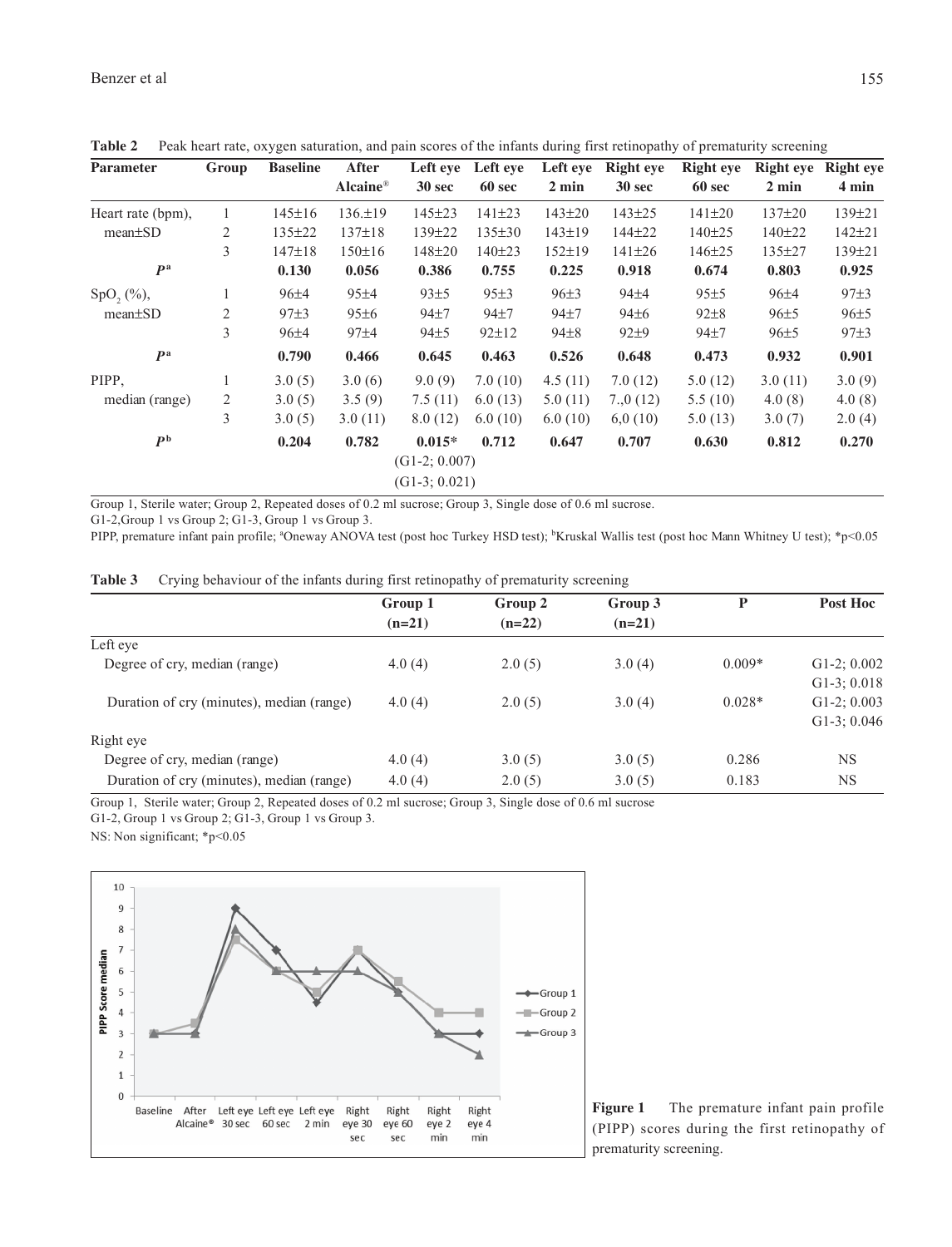|           | Table 4 The studies that evaluated the efficiency of sucrose in secondary pain prophylaxis during the retinopathy of prematurity |
|-----------|----------------------------------------------------------------------------------------------------------------------------------|
| screening |                                                                                                                                  |

| <b>Number</b><br>of cases  | <b>Evaluated</b><br>groups                                                                  | <b>Sucrose</b><br>concentration<br>& dose                                                                | <b>Administration ROP</b><br>time according examination parameters<br>the procedure<br>& frequency | of pain  | <b>Evaluated</b>                                                                         | Time for the<br>evaluation                                                                                                                              | <b>Result</b>                                                                                                                       |
|----------------------------|---------------------------------------------------------------------------------------------|----------------------------------------------------------------------------------------------------------|----------------------------------------------------------------------------------------------------|----------|------------------------------------------------------------------------------------------|---------------------------------------------------------------------------------------------------------------------------------------------------------|-------------------------------------------------------------------------------------------------------------------------------------|
| 32<br>(Grabska<br>et al)   | - Sucrose<br>- Sterile<br>water                                                             | 24%<br>$<$ 1 kg=0.12 gr<br>1-1.5 $kg=0.24$ gr<br>1.5-2 kg= $0.36$ gr<br>$2 \text{ kg} > 0.48 \text{ gr}$ | - Once<br>- Before two<br>minutes                                                                  | Repeated | PIPP, PHR,<br>$SpO_{2}$<br>blood pressure, procedure<br>respiratory rate,<br>crying time | Before procedure,<br>during and after                                                                                                                   | Only differenc<br>was lower SpO <sub>2</sub><br>in the sucrose<br>group than<br>placebo                                             |
| 23<br>(Gal et al)          | - Swaddle<br>+sucrose<br>- Swaddle<br>+sterile water                                        | $24\%$ (2 ml)                                                                                            | - Examining in<br>the arms<br>- Before two<br>minutes                                              | First    | PIPP score                                                                               | 1 and 5 minutes<br>before procedure,<br>during procedure,<br>and 1 and 5 minutes<br>after procedure                                                     | PIPP scores were<br>higher in the<br>placebo group<br>during procedure,<br>no difference after<br>procedure than<br>control group   |
| 30<br>(Mitchell<br>et al)  | - Sucrose<br>$+$ nipple<br>- Sterile<br>water<br>+nipple                                    | 24%<br>$(0.1 \text{ ml})$                                                                                | - During the<br>procedure, three<br>times with two<br>minutes intervals                            | Repeated | PIPP score                                                                               | Before procedure<br>after local anesthetic<br>administration, 30, 60,<br>90, and 120 seconds<br>during examination                                      | PIPP scores<br>were lower during<br>procedure in the<br>sucrose+nipple<br>group than control<br>group                               |
| 40<br>(Boyle<br>et al)     | - Sterile<br>water<br>- Sucrose<br>- Sterile water<br>$+$ nipple<br>- Sucrose<br>$+$ nipple | 33%<br>$(1 \text{ ml})$                                                                                  | - Before<br>two minutes                                                                            | Repeated | PIPP score                                                                               | When speculum is<br>first placed on<br>the eye                                                                                                          | No difference<br>between sterile<br>water and sucrose<br>groups. PIPP scores<br>lower in groups<br>containing nipple<br>than others |
| 30<br>(Rush<br>et al)      | - Control<br>group<br>- Swaddle<br>$+$ nipple<br>+sucrose                                   | 24%<br>(saturated<br>gauze pad)                                                                          | - Swaddle+<br>sucrose 15<br>minutes before<br>- Cuddle 15<br>minutes before<br>and after           | Repeated | $SpO_{2}$ , PHR,<br>respiratory<br>rate, crying<br>time                                  | 30 minutes before<br>proparacaine apply,<br>5 minutes before<br>procedure and at three<br>time points during<br>procedure, 5 minutes<br>after procedure | No difference<br>between groups                                                                                                     |
| 40<br>(Osullivan<br>et al) | - Sterile<br>water<br>+swaddle<br>+nipple<br>- Sucrose<br>$+$ nipple<br>+swaddle            | 24%<br>$(0.2$ ml)                                                                                        | - Before two<br>minutes                                                                            | First    | PHR, SpO <sub>2</sub>                                                                    | N-PASS score, When speculum is<br>first placed on the<br>eye and while scleral<br>examination is<br>performed                                           | N-PASS score<br>was lower in the<br>sucrose group than<br>control group                                                             |
| 64<br>(Dilli<br>et al)     | - Sucrose<br>+nipple<br>- Sterile water<br>$+$ nipple                                       | 24%<br>$(0.5 \text{ ml/kg})$                                                                             | - Before two<br>minutes                                                                            | First    | PIPP, PHR,<br>$SpO_{2}$<br>blood pressure, the eye<br>respiratory rate,<br>crying time   | When speculum<br>is first placed on                                                                                                                     | PIPP score and<br>crying time<br>were lower in<br>the sucrose+nipple<br>group than control<br>group                                 |

N-PASS, Neonatal Pain, Agitation and Sedation Scale; PHR, peak heart rate; PIPP, premature infant pain profil; SpO<sub>2</sub> oxygen saturation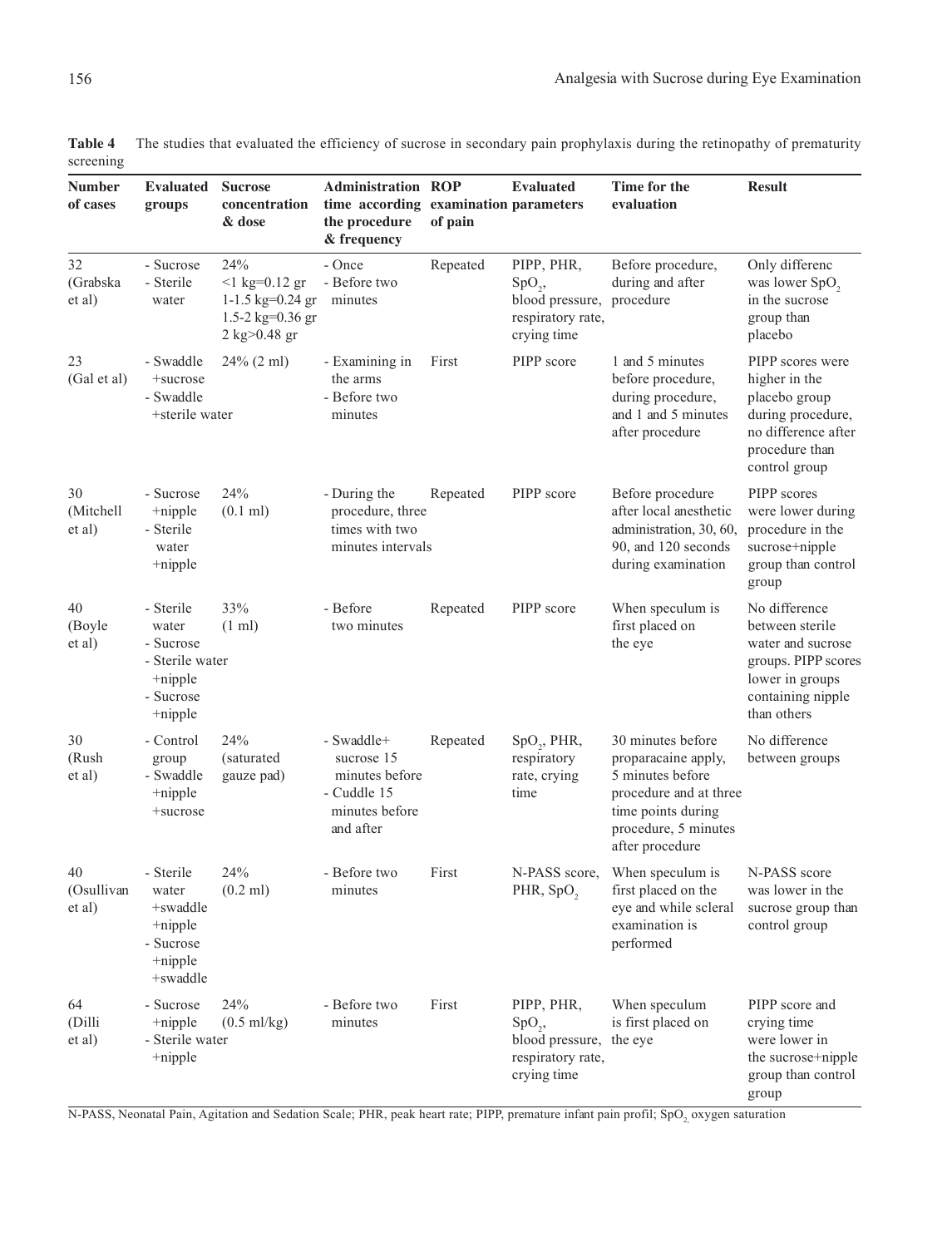effect lasted for approximately four minutes.20 However, favoruable effects of repeated low doses of sucrose were not determined in our study.

Pain assessment is a necessary part of neonatal pain management, as an indication for initiating therapy, as well as assessing its effectiveness. However, the presence and severity of pain accurately constitute a challenge in infants, who are unable to express pain sensation. Many scoring tools have been developed to overcome this problem. We preferred to use PIPP scoring tool due to the fact that it combines behavioural and physiologic variables, has utility in premature and mature infants, and can be used to monitor neonatal pain on a routine basis in many neonatology units. Nevertheless, many signs used in these assessment tools require the subjective evaluation by observers. So, we investigated if PIPP score that contain also subjective behavioural parameters in the evaluation of pain was correlated to more objective parameters such as heart rate and  $SpO<sub>2</sub>$ . However, the favoruable effect of sucrose on PIPP score and also on crying behaviour was not observed on the peak heart rate and  $SpO<sub>2</sub>$  that are more objective criteria for pain perception. We suggest that sucrose may trigger sucking, licking, and swallowing behaviour due to the stimulation of taste sensation, and this may affect subjective behavioural parameters (e.g. brow bulge, eye squeeze, and nasolabial furrow) of PIPP scoring by affecting facial expression and cause misinterpretation. Sucrose may influence crying behaviour which may be resulted from starving in addition to pain by stimulating taste receptors.

We did not observe any side effect associated with repeated low or relatively high and single dose sucrose in the short-term follow-up period. However, the effects of sucrose on long-term neurodevelopmental outcomes remain unknown.3 Our study did not evaluate long-terms effects of sucrose. It is one of the limitations of the study. In addition, the present results cannot be generalised to extremely preterm and sick infants due to inclusion of only stable infants in the present study. The future studies designed with higher doses of sucrose and larger sample size, evaluating physiological markers in combination with biochemical indicators of pain response are required to determine the exact and independent effect of sucrose on pain control during ROP examination.

In conclusion, though the sucrose implementation seems to have positive effect on crying behaviour and reducing the PIPP score, without proving the effects on objective criteria investigated in this study, further studies are needed for sucrose to recommend it in routine use in pain control during ROP examination.

## **Conflict of Interest**

None

#### **Acknowledgments**

We would like to thank to Nurse Zeliha Aslandoğdu for her help during the period of our trial, and to Statistical Consultant Emire Bor for her advices.

#### **References**

- 1. Anand KJ; International Evidence-Based Group for Neonatal Pain. Consensus statement for the prevention and management of pain in the newborn. Arch Pediatr Adolesc Med 2001;155: 173-80.
- 2. Anand KJ. Clinical importance of pain and stress in preterm neonates. Biol Neonate 1998;73:1-9.
- 3. Dilli D, Ilarslan NE, Kabatas EU, Zenciroglu A, Simþek Y, Okumus N. Oral sucrose and non-nutritive sucking goes some way to reducing pain during retinopathy of prematurity eye examinations. Acta Paediatr 2014;103:e76-9.
- 4. Anand KJ, Coskun V, Thrivikraman KV, Nemeroff CB, Plotsky PM. Long-term behavioral effects of repetitive pain in neonatal rat pups. Physiol Behav 1999;66:627-37.
- 5. Anand KJ, Scalzo FM. Can adverse neonatal experiences alter brain development and subsequent behavior? Biol Neonate 2000; 77:69-82.
- 6. Section on Ophthalmology American Academy of Pediatrics; American Academy of Ophthalmology; American Association for Pediatric Ophthalmology and Strabismus. Screening examination of premature infants for retinopathy of prematurity. Pediatrics 2006;117:572-6.
- 7. Laws DE, Morton C, Weindling M, Clark D. Systemic effects of screening for retinopathy of prematurity. Br J Ophthalmol 1996; 80:425-8.
- 8. Rush R, Rush S, Nicolau J, Chapman K, Naqvi M. Systematic manifestations in response to mydriasis and physical examination during screening for retinopathy of prematurity. Retina 2004;24: 242-5.
- 9. Belda S, Pallas CR, De la Cruz J, Tejada P. Screening for retinopathy of prematurity: is it painful? Biol Neonate 2004;86: 195-200.
- 10. Mehta M, Adams GG, Bunce C, Xing W, Hill M. Pilot study of systematic effects of three different screening methods used for retinopathy of prematurity. Early Hum Dev 2005;81:355-60.
- 11. Grabska J, Walden P, Lerer T, et al. Can oral sucrose reduce the pain and distress associated with screening for retinopathy of prematurity? J Perinatol 2005;25:33-5.
- 12. Gal P, Kissling G, Young W. Efficacy of sucrose to reduce pain in premature infants during eye examinations for retinopathy of premature. Ann Pharmacother 2005;39:1029-33.
- 13. Mitchell A, Stevens B, Mungan N, Johnson W, Lobert S, Boss B. Analgesic effects of sucrose and pacifier during eye examinations for retinopathy of prematurity. Pain Manag Nurs 2004;5: 160-8.
- 14. Boyle F, Freer Y, Khan Orakzai Z, et al. Sucrose and non-nutritive